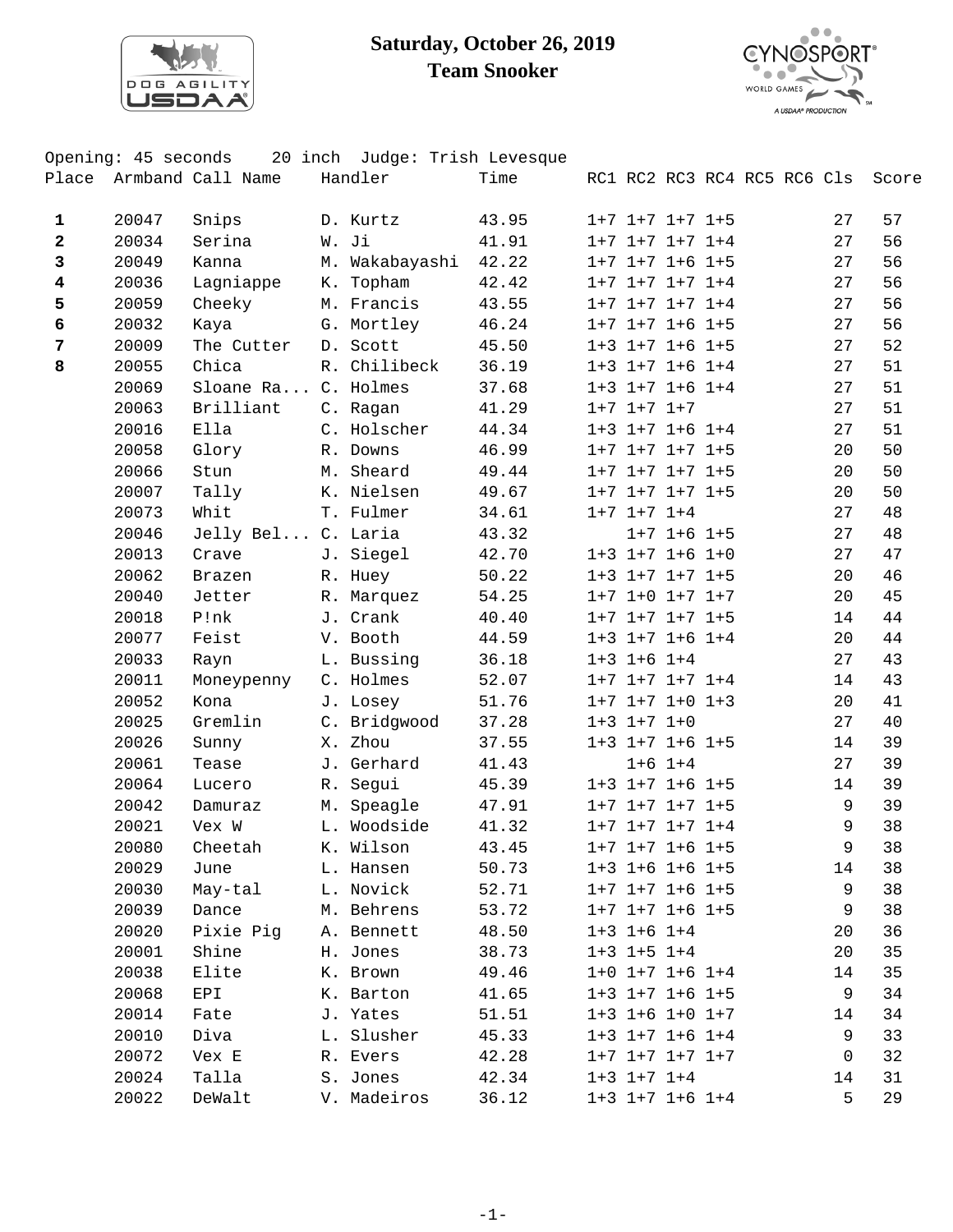| 20070 | Athena                    | M. Barry              | 37.32   |             |                   | $1+7$ $1+7$ $1+7$ $1+4$ | $\mathbf 0$ | 29           |
|-------|---------------------------|-----------------------|---------|-------------|-------------------|-------------------------|-------------|--------------|
| 20050 | Robin                     | Z. Tang               | 45.06   |             |                   | $1+7$ $1+7$ $1+7$       | 5           | 29           |
| 20003 | Jaxon                     | R. Kalmanson          | 51.82   |             |                   | $1+5$ $1+0$ $1+6$ $1+5$ | 9           | 29           |
| 20028 | Yuli                      | L. Greene             | No Time |             |                   | $1+3$ $1+7$ $1+6$ $1+0$ | 9           | 29           |
| 20056 | Abby                      | K. Ketner             | 29.46   |             |                   | $1+7$ $1+7$ $1+7$ $1+0$ | $\Omega$    | 25           |
| 20017 | Joss                      | L. Johns              | 33.02   |             |                   | $1+3$ $1+7$ $1+7$ $1+4$ | $\mathbf 0$ | 25           |
| 20051 | Kennedy                   | L. Eldred             | 44.38   |             |                   | $1+3$ $1+6$ $1+7$ $1+5$ | $\Omega$    | 25           |
| 20048 | Zoe                       | C. Anderson           | 37.03   |             |                   | $1+3$ $1+7$ $1+6$ $1+4$ | 0           | 24           |
| 20041 | Cinder                    | K. Rogers             | 39.05   |             | $1+7$ $1+7$ $1+7$ |                         | 0           | 24           |
| 20027 | Jenny                     | K. Mahan              | No Time |             | $1+3$ $1+7$ $1+4$ |                         | 5           | 22           |
| 20053 | Hype                      | L. Slusher            | 28.50   |             |                   | $1+3$ $1+7$ $1+6$ $1+0$ | $\mathbf 0$ | 20           |
| 20023 | Honey Badger J. Lolich    |                       | 31.11   |             |                   | $1+3$ $1+7$ $1+6$ $1+0$ | $\Omega$    | 20           |
| 20043 | Gimmick                   | A. Axford-Moore 31.12 |         |             |                   | $1+3$ $1+7$ $1+6$ $1+0$ | $\Omega$    | 20           |
| 20031 | Katy                      | F. Nitta              | 26.11   | $1+7$ $1+7$ |                   |                         | $\Omega$    | 16           |
| 20037 | Legion                    | M. Kopka              | No Time | $1+7$ $1+7$ |                   |                         | $\Omega$    | 16           |
| 20081 | Brisa                     | R. Martinez           | No Time |             | $1+3$ $1+7$ $1+0$ |                         | 0           | 13           |
| 20065 | Nuddge                    | D. Smith              | 21.13   | $1+3$ $1+7$ |                   |                         | $\Omega$    | 12           |
| 20035 | Fleur De Lis R. Culpepper |                       | 16.97   | $1 + 7$     |                   |                         | $\mathbf 0$ | 8            |
| 20045 | Tesla                     | L. Snyder             | 21.02   | $1+3$ $1+3$ |                   |                         | $\mathbf 0$ | $\,8\,$      |
| 20060 | Koda                      | S. Harrison           | 2.14    | $1 + 0$     |                   |                         | $\mathbf 0$ | $\mathbf{1}$ |
| 20079 | Mint                      | S. Duke               | 2.26    | $1 + 0$     |                   |                         | $\Omega$    | $\mathbf{1}$ |
| 20067 | Lyric                     | K. Kent               | 2.54    | $1 + 0$     |                   |                         | $\Omega$    | $\mathbf{1}$ |
| 20008 | Banzai                    | A. Bordwell           | 7.36    |             |                   |                         | $\mathsf 0$ | $\mathsf{O}$ |
| 20019 | Venus                     | J. Sabraski           | No Time |             |                   |                         | $\Omega$    | $\mathsf{O}$ |
| 20075 | Velo                      | M. Speagle            | Absent  |             |                   |                         |             |              |
| 20015 | Leia                      | A. Fake               | Absent  |             |                   |                         |             |              |
| 20002 | Groovee                   | V. Duff               | Absent  |             |                   |                         |             |              |
| 20004 | Kindle                    | K. Schaefer           | Absent  |             |                   |                         |             |              |
| 20006 | Zin                       | S. Anderson           | Absent  |             |                   |                         |             |              |
|       |                           |                       |         |             |                   |                         |             |              |

|              | Opening: 55 seconds | 10                | inch | Judge: Trish Levesque |       |                         |  |                             |    |       |
|--------------|---------------------|-------------------|------|-----------------------|-------|-------------------------|--|-----------------------------|----|-------|
| Place        |                     | Armband Call Name |      | Handler               | Time  |                         |  | RC1 RC2 RC3 RC4 RC5 RC6 Cls |    | Score |
| 1            | 10019               | Hedy              |      | S. Cochran            | 51.63 | $1+7$ $1+7$ $1+7$ $1+7$ |  |                             | 27 | 59    |
| $\mathbf{2}$ | 10014               | Raz               |      | Y. Taguchi            | 49.08 | $1+7$ $1+7$ $1+7$ $1+5$ |  |                             | 27 | 57    |
| 3            | 10005               | Maverick          |      | J. Gerhard            | 51.77 | $1+5$ $1+7$ $1+7$ $1+7$ |  |                             | 27 | 57    |
| 4            | 10021               | Roxy              |      | I. White              | 52.33 | $1+7$ $1+7$ $1+6$ $1+6$ |  |                             | 27 | 57    |
| 5            | 10010               | Paris             |      | B. Shay               | 51.00 | $1+7$ $1+7$ $1+6$ $1+5$ |  |                             | 27 | 56    |
| 6            | 10020               | Rowan             |      | H. Witt               | 48.60 | $1+7$ $1+7$ $1+6$ $1+4$ |  |                             | 27 | 55    |
|              | 10027               | Kure              | М.   | Wakabayashi           | 49.96 | $1+7$ $1+6$ $1+6$ $1+5$ |  |                             | 27 | 55    |
|              | 10035               | Zen               |      | D. Fox                | 44.66 | $1+3$ $1+7$ $1+6$ $1+5$ |  |                             | 27 | 52    |
|              | 10034               | Pippin            |      | L. Zich               | 44.81 | $1+3$ $1+7$ $1+6$ $1+5$ |  |                             | 27 | 52    |
|              | 10022               | Terra             |      | K. Lai                | 45.01 | $1+3$ $1+7$ $1+6$ $1+5$ |  |                             | 27 | 52    |
|              | 10024               | Sprinkles         |      | N. Cabrera            | 46.66 | $1+3$ $1+7$ $1+6$ $1+5$ |  |                             | 27 | 52    |
|              | 10030               | Malibu            |      | A. Kajava             | 48.50 | $1+3$ $1+7$ $1+6$ $1+5$ |  |                             | 27 | 52    |
|              | 10032               | What!             |      | T. Calvert            | 48.77 | $1+3$ $1+7$ $1+6$ $1+5$ |  |                             | 27 | 52    |
|              | 10026               | Nessie            |      | A. Lowry              | 54.62 | $1+3$ $1+7$ $1+6$ $1+5$ |  |                             | 27 | 52    |
|              | 10002               | Beezer            |      | J. Rossi              | 46.74 | $1+3$ $1+7$ $1+6$ $1+4$ |  |                             | 27 | 51    |
|              | 10016               | Bleu              |      | A. Bennett            | 49.35 | $1+3$ $1+7$ $1+6$ $1+4$ |  |                             | 27 | 51    |
|              |                     |                   |      |                       |       |                         |  |                             |    |       |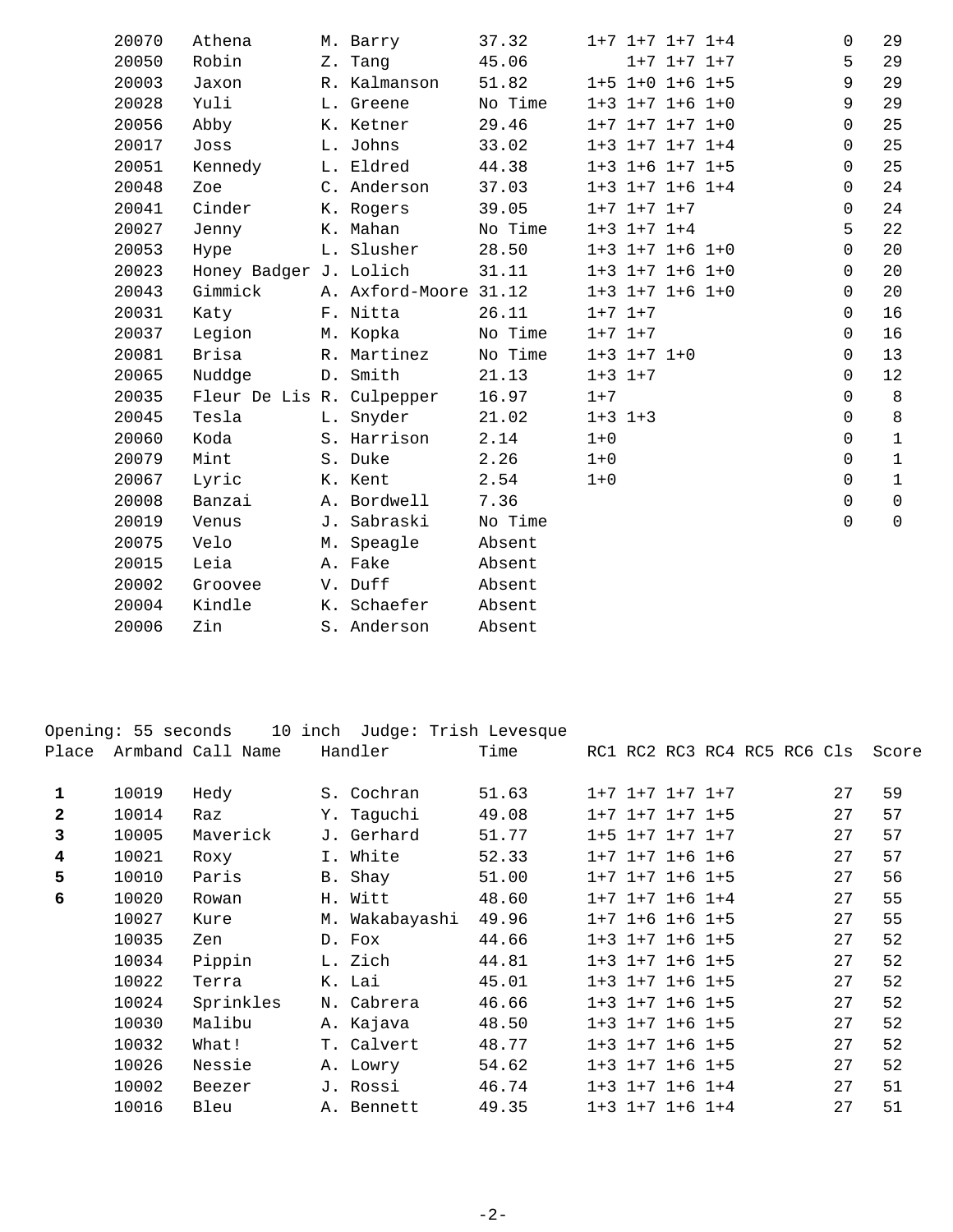| 10015 | Exit     | S. Straub    | 42.78   |             |                   | $1+3$ $1+6$ $1+6$ $1+3$ | 27          | 49 |
|-------|----------|--------------|---------|-------------|-------------------|-------------------------|-------------|----|
| 10012 | Jena     | R. Culpepper | 50.28   |             |                   | $1+7$ $1+6$ $1+4$       | 27          | 47 |
| 10025 | Rabbit   | R. Newman    | 45.87   |             |                   | $1+3$ $1+7$ $1+6$ $1+5$ | 20          | 45 |
| 10011 | Miley    | A. Abbott    | 47.45   |             |                   | $1+7$ $1+7$ $1+7$ $1+5$ | 14          | 44 |
| 10013 | CG Cinge | G. Miholics  | 42.65   |             | $1+3$ $1+5$ $1+4$ |                         | 27          | 42 |
| 10018 | Lark     | B. Lynch     | 39.44   |             |                   | $1+3$ $1+7$ $1+6$ $1+5$ | 14          | 39 |
| 10007 | Spumoni  | K. Tyson     | 47.10   |             |                   | $1+3$ $1+7$ $1+7$ $1+5$ | 9           | 35 |
| 10003 | Coco     | B. Bolger    | 61.02   |             | $1+3$ $1+5$ $1+4$ |                         | 20          | 35 |
| 10004 | Lenon    | H. Ito       | 42.32   |             |                   | $1+3$ $1+7$ $1+6$ $1+5$ | 9           | 34 |
| 10017 | Race     | J. Poling    | 28.19   |             | $1+7$ $1+6$ $1+0$ |                         | $\mathbf 0$ | 16 |
| 10009 | Sushi    | J. Plamondon | 27.02   | $1+3$ $1+7$ |                   |                         | $\mathbf 0$ | 12 |
| 10008 | Dazzle   | M. Keating   | 25.67   |             | $1+7$ $1+0$       |                         | $\Omega$    | 9  |
| 10031 | Pink     | C. Hess      | No Time | $1 + 0$     |                   |                         | 0           |    |
|       |          |              |         |             |                   |                         |             |    |

|                         | Opening: 45 seconds |                         | 24 inch Judge: Trish Levesque |       |                         |         |                             |             |       |
|-------------------------|---------------------|-------------------------|-------------------------------|-------|-------------------------|---------|-----------------------------|-------------|-------|
|                         |                     | Place Armband Call Name | Handler                       | Time  |                         |         | RC1 RC2 RC3 RC4 RC5 RC6 Cls |             | Score |
|                         |                     |                         |                               |       |                         |         |                             |             |       |
| $\mathbf{1}$            | 24055               | Zenn                    | K. Holik                      | 44.43 | $1+7$ $1+6$ $1+7$ $1+7$ |         |                             | 27          | 58    |
| $\overline{\mathbf{2}}$ | 24028               | Rocky                   | R. Carlson                    | 44.72 | $1+7$ $1+6$ $1+7$ $1+7$ |         |                             | 27          | 58    |
| $\mathbf{3}$            | 24058               | Venom                   | T. Mitchell                   | 45.34 | $1+7$ $1+6$ $1+7$ $1+7$ |         |                             | 27          | 58    |
| $\overline{\mathbf{4}}$ | 24016               | DareDevil               | L. Pryse                      | 42.37 | $1+7$ $1+7$ $1+7$ $1+5$ |         |                             | 27          | 57    |
| 5                       | 24031               | Creed                   | S. Brooks                     | 41.05 | $1+7$ $1+7$ $1+7$ $1+4$ |         |                             | 27          | 56    |
| 6                       | 24042               | Riot                    | C. Moore                      | 42.92 | $1+7$ $1+7$ $1+7$ $1+4$ |         |                             | 27          | 56    |
| $\overline{7}$          | 24009               | Lainey                  | D. Rohaus                     | 44.10 | $1+7$ $1+7$ $1+7$ $1+4$ |         |                             | 27          | 56    |
| 8                       | 24002               | Moana                   | N. Sugimoto                   | 45.04 | $1+7$ $1+7$ $1+7$ $1+4$ |         |                             | 27          | 56    |
|                         | 24013               | Dezi                    | L. Husson                     | 44.37 | $1+7$ $1+7$ $1+6$ $1+4$ |         |                             | 27          | 55    |
|                         | 24041               | Xarya                   | S. Greenholt                  | 45.90 | $1+7$ $1+7$ $1+6$ $1+4$ |         |                             | 27          | 55    |
|                         | 24021               | Amigo                   | G. Friedl                     | 45.89 | $1+3$ $1+7$ $1+7$ $1+5$ |         |                             | 27          | 53    |
|                         | 24012               | Rascal                  | P. Cinotto                    | 42.89 | $1+3$ $1+7$ $1+6$ $1+5$ |         |                             | 27          | 52    |
|                         | 24005               | Popeye                  | K. Rueschenberg 43.58         |       | $1+7$ $1+7$ $1+7$ $1+0$ |         |                             | 27          | 52    |
|                         | 24029               | Jake                    | J. Marcus                     | 34.60 | $1+3$ $1+7$ $1+6$ $1+4$ |         |                             | 27          | 51    |
|                         | 24044               | Burton                  | X. Yao                        | 39.12 | $1+7$ $1+7$ $1+7$       |         |                             | 27          | 51    |
|                         | 24030               | Usher                   | A. Peach                      | 47.91 | $1+7$ $1+6$ $1+7$ $1+7$ |         |                             | 20          | 51    |
|                         | 24053               | Justice                 | L. Elson                      | 43.63 | $1+7$ $1+6$ $1+7$       |         |                             | 27          | 50    |
|                         | 24022               | Race'N                  | N. Lende                      | 49.46 | $1+7$ $1+7$ $1+7$ $1+4$ |         |                             | 20          | 49    |
|                         | 24018               | Expo                    | W. Sommer                     | 47.21 | $1+7$ $1+7$ $1+6$ $1+4$ |         |                             | 20          | 48    |
|                         | 24017               | Anubis                  | K. Almasy                     | 51.98 | $1+7$ $1+6$ $1+6$ $1+5$ |         |                             | 20          | 48    |
|                         | 24025               | Gambit                  | A. Nottestad                  | 45.76 | $1+7$ $1+6$ $1+7$ $1+7$ |         |                             | 14          | 45    |
|                         | 24033               | Truant                  | C. Hornor                     | 41.76 | $1+7$ $1+7$ $1+7$ $1+4$ |         |                             | 14          | 43    |
|                         | 24052               | Alex                    | E. James                      | 48.11 | $1+7$ $1+7$ $1+7$ $1+4$ |         |                             | 14          | 43    |
|                         | 24004               | Lady                    | M. Addison                    | 50.88 | $1+3$ $1+6$ $1+6$ $1+3$ |         |                             | 20          | 42    |
|                         | 24024               | Wycked                  | L. Goguen                     | 39.03 | $1+3$ $1+7$ $1+6$ $1+5$ |         |                             | 14          | 39    |
|                         | 24014               | Halliah                 | J. Gauthier                   | 43.07 | $1+3$ $1+7$ $1+6$ $1+5$ |         |                             | 14          | 39    |
|                         | 24010               | Ζ                       | M. Barry                      | 39.72 | $1+7$ $1+7$ $1+7$ $1+4$ |         |                             | 9           | 38    |
|                         | 24027               | Solo                    | A. Castro                     | 42.50 | $1+3$ $1+7$ $1+0$ $1+4$ |         |                             | 20          | 38    |
|                         | 24015               | Westley                 | M. Metelko                    | 40.61 | $1+3$ $1+7$ $1+7$ $1+4$ |         |                             | 9           | 34    |
|                         | 24020               | Luca                    | A. Morimi                     | 48.85 | $1+7$ $1+7$             | $1 + 3$ |                             | 14          | 34    |
|                         | 24051               | Cash                    | S. Connell                    | 35.87 | $1+7$ $1+7$ $1+7$ $1+5$ |         |                             | $\mathbf 0$ | 30    |
|                         | 24036               | Kenobi                  | M. Badamo                     | 34.72 | $1+7$ $1+7$ $1+7$ $1+4$ |         |                             | $\Omega$    | 29    |
|                         |                     |                         |                               |       |                         |         |                             |             |       |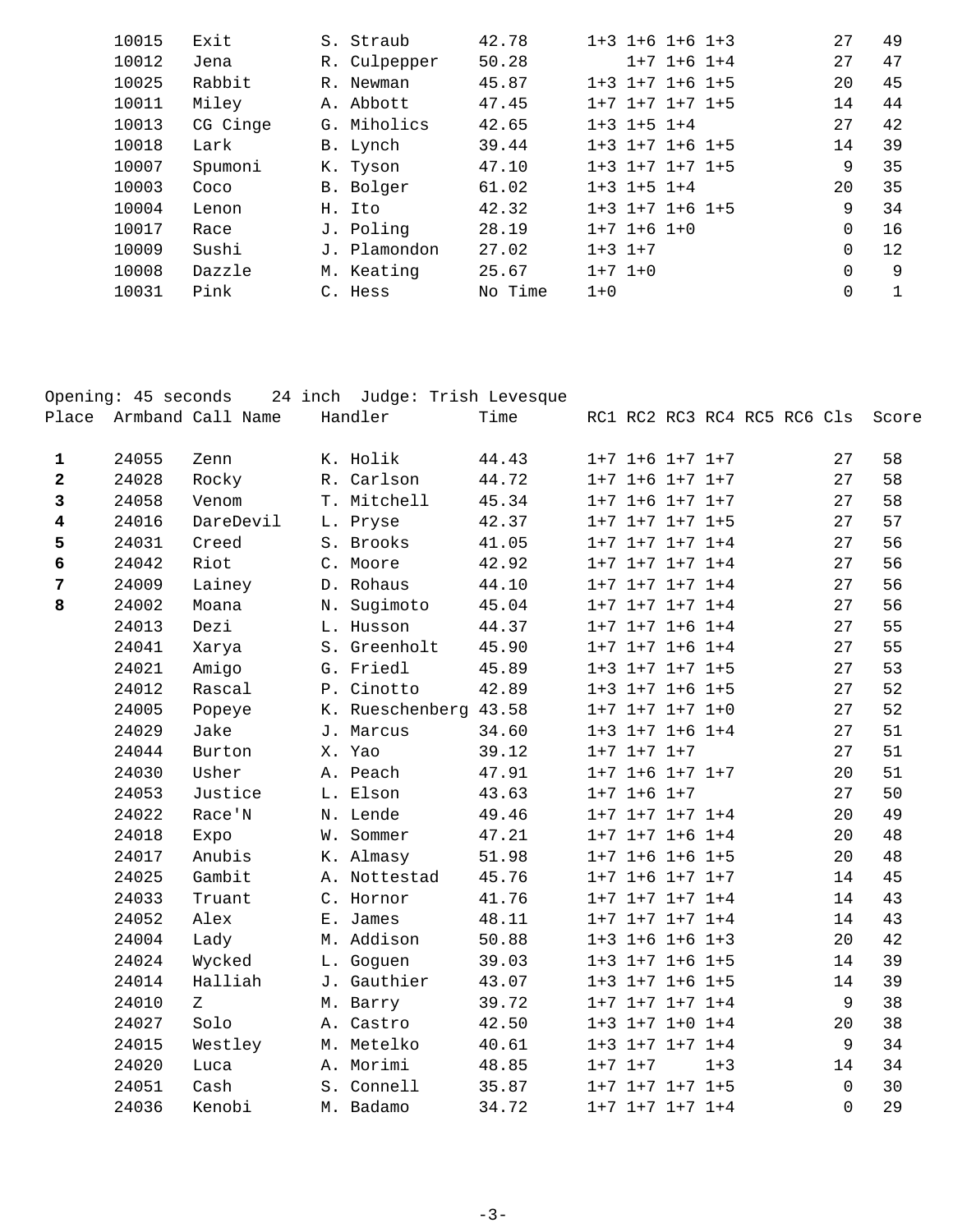| 24038 | Shibumi                 |    | L. Andrews    | 25.79  |         |                   | $1+3$ $1+7$ $1+6$ $1+7$ | 0        | 27 |
|-------|-------------------------|----|---------------|--------|---------|-------------------|-------------------------|----------|----|
| 24040 | Dodge                   |    | D. Pubillones | 35.71  |         |                   | $1+3$ $1+7$ $1+6$ $1+4$ | 2        | 26 |
| 24006 | Sly                     |    | J. Pretli     | 32.53  |         | $1+3$ $1+7$ $1+6$ |                         | 0        | 19 |
| 24045 | Simmer Down! M. Speagle |    |               | 20.03  |         | $1+7$ $1+7$ $1+0$ |                         | 0        | 17 |
| 24001 | Bang                    |    | M. Martimo    | 20.48  |         | $1+7$ $1+7$       |                         | 0        | 16 |
| 24008 | Mogly                   |    | S. Straub     | 22.16  |         | $1+7$ $1+7$       |                         | $\Omega$ | 16 |
| 24011 | Chevy                   |    | J. Lyle       | 22.24  |         | $1+3$ $1+7$       |                         | 0        | 12 |
| 24043 | Rhydian                 |    | C. McKinney   | 2.28   | $1 + 0$ |                   |                         | 0        | 1  |
| 24037 | Knack                   |    | S. Dos        | 2.30   | $1 + 0$ |                   |                         | 0        | 1  |
| 24048 | Clip                    |    | R. Sutherland | 6.06   | $1 + 0$ |                   |                         | 0        | 1  |
| 24034 | Rush                    |    | T. Duncan     | Absent |         |                   |                         |          |    |
| 24047 | Loka                    | S. | Tumanova      | Absent |         |                   |                         |          |    |
| 24054 | Heist                   |    | N. Fischer    | Absent |         |                   |                         |          |    |
|       |                         |    |               |        |         |                   |                         |          |    |

|                         | Opening: 45 seconds |                         | 22 inch Judge: Trish Levesque |       |                         |  |                             |    |       |
|-------------------------|---------------------|-------------------------|-------------------------------|-------|-------------------------|--|-----------------------------|----|-------|
|                         |                     | Place Armband Call Name | Handler                       | Time  |                         |  | RC1 RC2 RC3 RC4 RC5 RC6 Cls |    | Score |
|                         |                     |                         |                               |       |                         |  |                             |    |       |
| $\mathbf{1}$            | 22132               | Nebraska                | A. Eifert                     | 42.60 | $1+7$ $1+6$ $1+7$ $1+7$ |  |                             | 27 | 58    |
| $\overline{\mathbf{2}}$ | 22052               | Viper                   | D. Hill                       | 45.31 | $1+7$ $1+7$ $1+7$ $1+6$ |  |                             | 27 | 58    |
| 3                       | 22020               | Burst                   | T. Smorch                     | 45.10 | $1+7$ $1+7$ $1+7$ $1+5$ |  |                             | 27 | 57    |
| $\overline{\mathbf{4}}$ | 24003               | Finn                    | E. Rossellini                 | 46.65 | $1+7$ $1+7$ $1+7$ $1+5$ |  |                             | 27 | 57    |
| 5                       | 22039               | Striker                 | R. Carlson                    | 47.12 | $1+7$ $1+7$ $1+6$ $1+6$ |  |                             | 27 | 57    |
| 6                       | 22141               | Fever                   | S. Westcott                   | 41.62 | $1+7$ $1+7$ $1+6$ $1+5$ |  |                             | 27 | 56    |
| $\overline{7}$          | 22078               | #Winning                | M. Hanson                     | 41.81 | $1+7$ $1+7$ $1+7$ $1+4$ |  |                             | 27 | 56    |
| 8                       | 22088               | Franky                  | B. Baker                      | 42.18 | $1+7$ $1+7$ $1+7$ $1+4$ |  |                             | 27 | 56    |
| 9                       | 22027               | Unpyo                   | K. Tanabe                     | 44.14 | $1+7$ $1+7$ $1+7$ $1+4$ |  |                             | 27 | 56    |
| 10                      | 22004               | Angel                   | W. Crawshaw                   | 44.89 | $1+7$ $1+7$ $1+7$ $1+4$ |  |                             | 27 | 56    |
| ${\bf 11}$              | 22128               | Harley                  | B. Rutkowski                  | 44.90 | $1+7$ $1+7$ $1+7$ $1+4$ |  |                             | 27 | 56    |
| 12                      | 22119               | Brio                    | J. Faulkner                   | 45.82 | $1+7$ $1+7$ $1+7$ $1+4$ |  |                             | 27 | 56    |
|                         | 22101               | Bo                      | C. Bowers                     | 46.56 | $1+7$ $1+7$ $1+7$ $1+4$ |  |                             | 27 | 56    |
|                         | 22054               | Charlie                 | W. Crawshaw                   | 48.44 | $1+7$ $1+7$ $1+7$ $1+4$ |  |                             | 27 | 56    |
|                         | 22117               | Jedi St                 | J. Steinbach                  | 38.67 | $1+7$ $1+7$ $1+6$ $1+4$ |  |                             | 27 | 55    |
|                         | 22025               | Celebrate               | S. Loos                       | 40.90 | $1+7$ $1+7$ $1+6$ $1+4$ |  |                             | 27 | 55    |
|                         | 22126               | Twist                   | C. Skinner                    | 42.22 | $1+7$ $1+7$ $1+6$ $1+4$ |  |                             | 27 | 55    |
|                         | 22111               | Zim                     | M. Behrens                    | 42.24 | $1+7$ $1+7$ $1+6$ $1+4$ |  |                             | 27 | 55    |
|                         | 22095               | Ecru                    | R. Horiuchi                   | 42.61 | $1+7$ $1+7$ $1+6$ $1+4$ |  |                             | 27 | 55    |
|                         | 22102               | Denali                  | J. Bonsignore                 | 43.28 | $1+7$ $1+7$ $1+6$ $1+4$ |  |                             | 27 | 55    |
|                         | 22032               | Strider                 | D. Lukas                      | 46.20 | $1+3$ $1+7$ $1+7$ $1+5$ |  |                             | 27 | 53    |
|                         | 22071               | Taken                   | W. Peluse                     | 37.01 | $1+3$ $1+7$ $1+6$ $1+5$ |  |                             | 27 | 52    |
|                         | 22142               | Jolt                    | T. Millet                     | 37.66 | $1+3$ $1+7$ $1+6$ $1+5$ |  |                             | 27 | 52    |
|                         | 22035               | Spiff                   | S. Haigler                    | 39.18 | $1+3$ $1+7$ $1+6$ $1+5$ |  |                             | 27 | 52    |
|                         | 22115               | Desmond                 | D. Davis                      | 39.26 | $1+3$ $1+7$ $1+6$ $1+5$ |  |                             | 27 | 52    |
|                         | 22018               | Ping                    | D. Sanders                    | 40.57 | $1+3$ $1+7$ $1+6$ $1+5$ |  |                             | 27 | 52    |
|                         | 22077               | Ziggy Marley L. Jacobs  |                               | 41.11 | $1+3$ $1+7$ $1+6$ $1+5$ |  |                             | 27 | 52    |
|                         | 22149               | Kaiden                  | R. Taylor                     | 45.91 | $1+3$ $1+7$ $1+6$ $1+5$ |  |                             | 27 | 52    |
|                         | 22028               | Gunner                  | L. Elson                      | 46.28 | $1+7$ $1+0$ $1+7$ $1+7$ |  |                             | 27 | 52    |
|                         | 22092               | Derby                   | R. Quinones                   | 46.99 | $1+3$ $1+7$ $1+6$ $1+5$ |  |                             | 27 | 52    |
|                         | 22103               | Gracie                  | E. Zieske                     | 47.04 | $1+3$ $1+7$ $1+6$ $1+5$ |  |                             | 27 | 52    |
|                         | 22147               | Fia                     | C. Holm                       | 32.83 | $1+3$ $1+7$ $1+6$ $1+4$ |  |                             | 27 | 51    |
|                         |                     |                         |                               |       |                         |  |                             |    |       |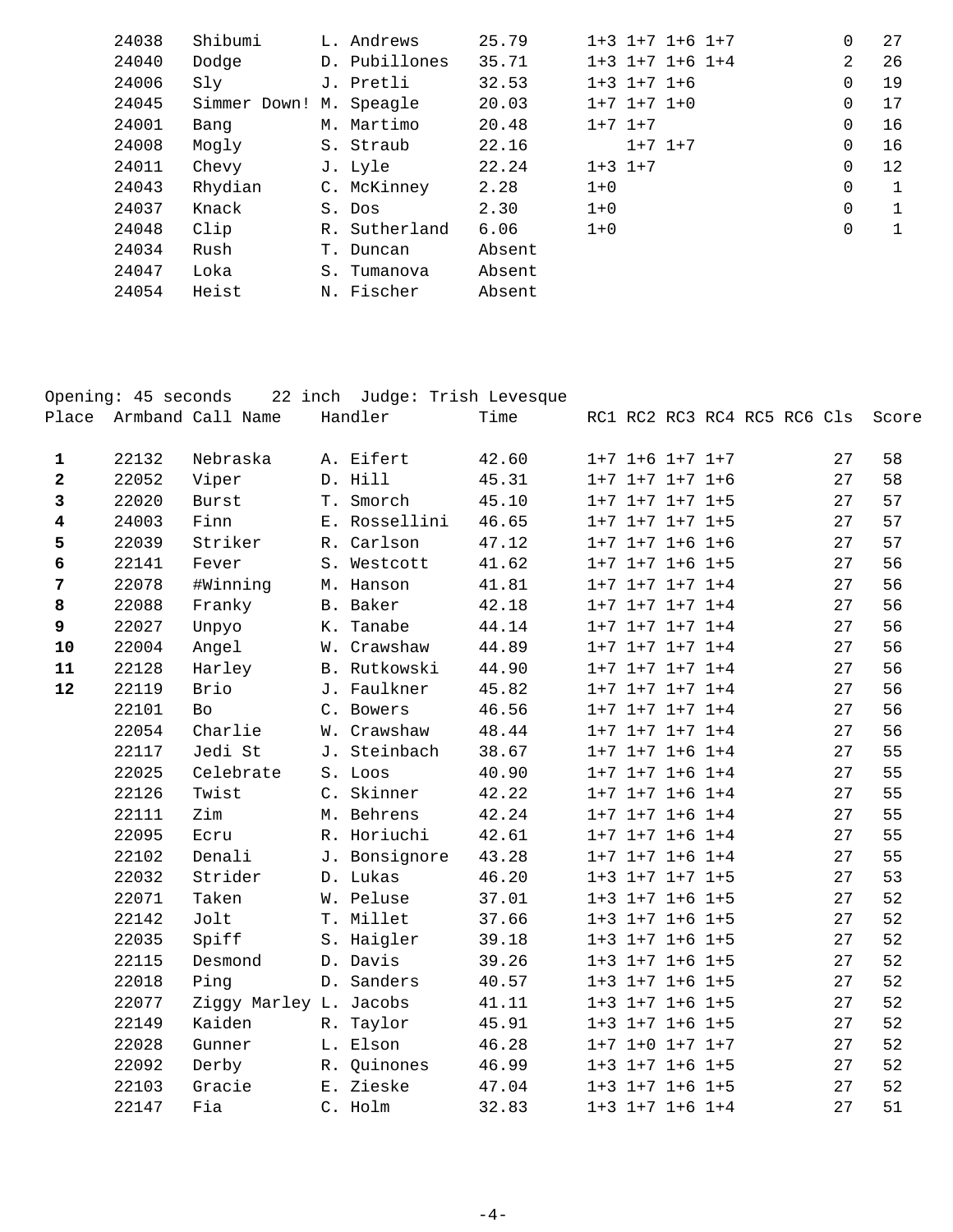| 22046        | Ritz       |       | N. Houghton        | 37.72   |             | $1+3$ $1+7$ $1+6$ $1+4$ |             |         | 27 | 51     |
|--------------|------------|-------|--------------------|---------|-------------|-------------------------|-------------|---------|----|--------|
| 22066        | Bounce     |       | L. Williams        | 38.02   |             | $1+3$ $1+7$ $1+6$ $1+4$ |             |         | 27 | 51     |
| 22100        | Tempo      |       | B. Henning         | 40.41   |             | $1+7$ $1+7$ $1+7$       |             |         | 27 | 51     |
| 22042        | Remington  |       | C. Deen            | 41.30   |             | $1+3$ $1+7$ $1+6$ $1+4$ |             |         | 27 | 51     |
| 22134        | Reese      |       | C. Ragan           | 42.99   |             | $1+7$ $1+7$ $1+7$       |             |         | 27 | 51     |
| 22083        | River      |       | D. McCormick       | 43.75   |             | $1+3$ $1+7$ $1+6$ $1+4$ |             |         | 27 | 51     |
| 22109        | Rich       |       | M. Grant           | 45.16   | $1+7$ $1+7$ |                         |             | $1 + 7$ | 27 | 51     |
| 22140        | Mystery    |       | A. Reinkemeyer     | 45.71   | $1 + 7$     |                         | $1+7$ $1+7$ |         | 27 | 51     |
| 22030        | Artie Ross |       | L. Rose            | 46.09   |             | $1+3$ $1+7$ $1+6$ $1+4$ |             |         | 27 | 51     |
| 22024        | Score      | R.    | Thrift             | 47.14   |             | $1+7$ $1+6$ $1+7$ $1+7$ |             |         | 20 | 51     |
| 22116        | Jake       |       | K. Rohr            | 48.58   |             | $1+7$ $1+6$ $1+7$ $1+7$ |             |         | 20 | 51     |
| 22038        | Phoenix    |       | R. Holford         | 42.90   |             | $1+3$ $1+6$ $1+6$ $1+4$ |             |         | 27 | 50     |
| 22073        | Ripley     |       | L. Harper          | 45.97   |             | $1+3$ $1+7$ $1+6$ $1+3$ |             |         | 27 | 50     |
| 22136        | Faith      |       | J. Moll            | 46.09   |             | $1+3$ $1+7$ $1+6$ $1+3$ |             |         | 27 | 50     |
| 22051        | Shazam     |       | B. DeLaune         | 48.83   |             | $1+7$ $1+7$ $1+7$ $1+5$ |             |         | 20 | 50     |
| 22079        | Stoked     |       | S. Ross            | 43.43   |             | $1+7$ $1+7$ $1+7$ $1+4$ |             |         | 20 | 49     |
| 22005        | <b>Bob</b> |       | M. Wirant          | 48.79   |             | $1+7$ $1+7$ $1+7$ $1+4$ |             |         | 20 | 49     |
| 22050        | Ziva       |       | E. Rodriquez       | 50.71   |             | $1+7$ $1+7$ $1+7$ $1+4$ |             |         | 20 | 49     |
| 22048        | Baru       |       | S. Josselyn        | 40.63   |             | $1+7$ $1+7$ $1+6$ $1+4$ |             |         | 20 | $4\,8$ |
| 22153        | Chapter    |       | A. Alfonso         | 42.68   |             | $1+7$ $1+7$ $1+0$ $1+3$ |             |         | 27 | 48     |
| 22113        | Kelvin     |       | K. Moureaux        | 45.70   |             | $1+7$ $1+7$ $1+6$ $1+4$ |             |         | 20 | $4\,8$ |
| 22106        | Torque     |       | D. Cresswell       | 42.12   |             | $1+3$ $1+7$ $1+7$       |             |         | 27 | 47     |
| 22009        | Seeker     |       | N. Levesque        | 48.65   |             | $1+7$ $1+7$ $1+6$ $1+3$ |             |         | 20 | 47     |
| 22001        | Elvis      |       | T. Horn            | 50.17   |             | $1+3$ $1+7$ $1+6$ $1+6$ |             |         | 20 | 46     |
| 22059        | Zoey       |       | E. Momiyama        | 51.61   |             | $1+7$ $1+7$ $1+7$ $1+7$ |             |         | 14 | 46     |
| 22127        | Gypsy      |       | S. Knill           | 39.72   |             | $1+3$ $1+7$ $1+6$ $1+5$ |             |         | 20 | 45     |
| 22043        | Beckett    |       | A. Popper          | 46.45   |             | $1+3$ $1+7$ $1+5$       |             |         | 27 | 45     |
| 22029        | Glance     | $S$ . | Dos                | 49.04   |             | $1+7$ $1+6$ $1+7$ $1+7$ |             |         | 14 | 45     |
| 22135        | Bodie      |       | J. Kronbach        | 50.46   |             | $1+7$ $1+7$ $1+6$ $1+7$ |             |         | 14 | 45     |
| 22110        | Friday     |       | S. Saldana         | 38.67   |             | $1+3$ $1+7$ $1+6$ $1+4$ |             |         | 20 | 44     |
| 22076        | Spider     | W.    | Williams-Wea 40.20 |         |             | $1+3$ $1+7$ $1+6$ $1+4$ |             |         | 20 | 44     |
| 22037        | Nile       |       | J. York            | 44.85   |             | $1+3$ $1+7$ $1+0$ $1+3$ |             |         | 27 | 44     |
| 22003        | Ruckus     |       | J. Gerhard         | 44.96   |             | $1+5$ $1+7$ $1+7$ $1+7$ |             |         | 14 | 44     |
| 22096 Bright |            |       | R. Sanders         | 45.45   |             | $1+7$ $1+7$ $1+7$ $1+5$ |             |         | 14 | 44     |
| 22045        | Hero       |       | S. Nichols         | 47.74   |             | $1+3$ $1+7$ $1+6$ $1+4$ |             |         | 20 | 44     |
| 22074        | Norm       |       | D. Rohaus          | 48.42   | $1 + 7$     |                         | $1+7$ $1+7$ |         | 20 | $4\,4$ |
| 22002        | Mesa       |       | B. Ortale          | 49.91   |             | $1+7$ $1+7$ $1+7$       |             |         | 20 | $4\,4$ |
| 22086        | Ryker      |       | D. Spence          | 50.66   |             | $1+7$ $1+7$ $1+7$       |             |         | 20 | 44     |
| 22087        | Nakoma     |       | B. Anderson        | 40.72   |             | $1+3$ $1+5$ $1+5$       |             |         | 27 | 43     |
| 22056        | Seven      |       |                    | 40.86   |             | $1+7$ $1+7$ $1+7$ $1+4$ |             |         | 14 | 43     |
|              |            |       | R. LaRocque        |         |             | $1+7$ $1+7$ $1+7$ $1+4$ |             |         | 14 | 43     |
| 22033        | Truth      |       | A. Carter          | 41.88   |             |                         |             |         |    |        |
| 22031        | Pressa     |       | C. Atchison        | 42.30   |             | $1+7$ $1+7$ $1+7$ $1+4$ |             |         | 14 | 43     |
| 22011        | Fargo      |       | K. Wells           | 45.34   |             | $1+7$ $1+7$ $1+7$ $1+4$ |             |         | 14 | 43     |
| 24035        | Zipper     |       | S. Melko           | 51.14   |             | $1+7$ $1+7$ $1+7$ $1+4$ |             |         | 14 | 43     |
| 22080        | Amp H      |       | S. Hughes          | 53.22   |             | $1+7$ $1+7$ $1+7$ $1+4$ |             |         | 14 | 43     |
| 22151        | Beinn      |       | L. Medcraft        | 54.24   |             | $1+7$ $1+7$ $1+7$ $1+4$ |             |         | 14 | 43     |
| 22152        | Varsity    |       | K. Clement         | 49.40   |             | $1+7$ $1+7$ $1+6$ $1+4$ |             |         | 14 | 42     |
| 22105        | Pixie      |       | G. Carlson         | 50.77   |             | $1+5$ $1+6$ $1+0$ $1+7$ |             |         | 20 | 42     |
| 22013        | Ignite     |       | S. Rolek           | 35.91   |             | $1+7$ $1+0$ $1+4$       |             |         | 27 | 41     |
| 22053        | Pink Floyd |       | A. Peach           | 44.71   |             | $1+3$ $1+6$ $1+7$ $1+7$ |             |         | 14 | 41     |
| 22138        | Jedi So    |       | K. Solberg         | 55.10   |             | $1+7$ $1+7$ $1+7$ $1+7$ |             |         | 9  | 41     |
| 22022        | Outspoken  |       | A. Peach           | No Time |             | $1+3$ $1+0$ $1+7$ $1+7$ |             |         | 20 | 41     |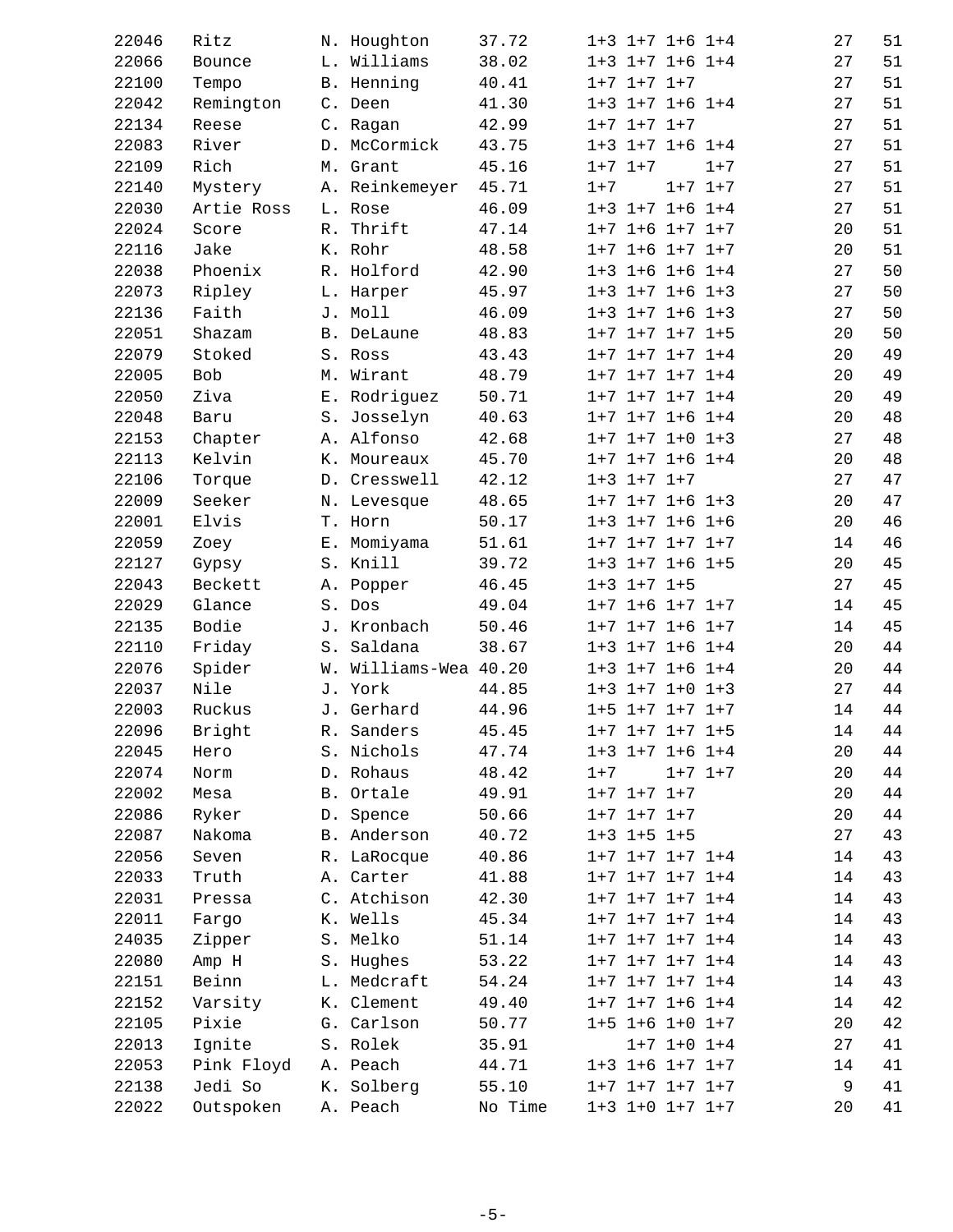| 22064 | Swig      |    | R. King      | 45.94   |         |             | $1+7$ $1+6$ $1+0$ $1+3$ |             | 20          | 40                 |
|-------|-----------|----|--------------|---------|---------|-------------|-------------------------|-------------|-------------|--------------------|
| 22114 | Dew       |    | E. Coupe     | 46.85   |         |             |                         | $1+7$ $1+4$ | 27          | 40                 |
| 22036 | Jiffy     |    | L. Brigante  | 43.46   |         |             | $1+7$ $1+7$ $1+7$ $1+0$ |             | 14          | 39                 |
| 22093 | Reign     |    | J. Terry     | 46.58   |         |             | $1+7$ $1+7$ $1+7$ $1+5$ |             | 9           | 39                 |
| 22007 | Graphene  |    | P. Simpson   | 48.96   |         |             | $1+7$ $1+7$ $1+7$ $1+5$ |             |             | 39<br>9            |
| 22081 | BAM!      |    | S. Levine    | No Time |         |             | $1+7$ $1+7$ $1+7$ $1+5$ |             |             | 39<br>9            |
| 22070 | Cayman    |    | N. Nance     | 38.43   |         |             | $1+7$ $1+7$ $1+7$ $1+4$ |             | 9           | 38                 |
| 22068 | P!nk      |    | S. Jacobs    | 46.39   |         |             | $1+3$ $1+0$ $1+6$ $1+5$ |             | 20          | 38                 |
| 22040 | Jackpot   |    | L. Gormican  | 47.01   |         |             | $1+3$ $1+7$ $1+7$ $1+3$ |             | 14          | 38                 |
| 22148 | Keg       |    | K. Cetrulo   | 51.65   |         |             | $1+7$ $1+7$ $1+7$       |             | 14          | 38                 |
| 22125 | Nitro     |    | G. Nieder    | 52.80   |         |             | $1+7$ $1+7$ $1+6$ $1+0$ |             | 14          | 38                 |
| 22034 | Aero      |    | R. Clark     | 37.83   |         |             | $1+3$ $1+7$ $1+6$ $1+3$ |             | 14          | 37                 |
| 22057 | Plenty    |    | M. Closson   | 40.96   |         |             | $1+7$ $1+7$ $1+6$ $1+4$ |             |             | 37<br>9            |
| 22016 | Legacy    |    | J. Gauntt    | 56.25   |         |             | $1+7$ $1+7$ $1+6$ $1+4$ |             |             | 37<br>9            |
| 22108 | Bindi Sue |    | K. Miller    | 43.82   |         |             | $1+7$ $1+6$ $1+7$ $1+7$ |             | 5           | 36                 |
| 22010 | Rogue     |    | D. Scott     | 57.10   |         |             | $1+3$ $1+7$ $1+6$ $1+0$ |             | 14          | 34                 |
| 22123 | Wager W   |    | J. Watson    | 43.80   |         |             | $1+3$ $1+7$ $1+6$ $1+4$ |             |             | 33<br>9            |
| 22089 | Pyro      |    | D. Spring    | No Time |         |             | $1+3$ $1+7$ $1+6$ $1+4$ |             | 9           | 33                 |
| 22130 | Banshee   |    | K. Miller    | 33.18   |         |             | $1+7$ $1+6$ $1+7$ $1+7$ |             |             | 31<br>$\Omega$     |
| 22082 | Amp C     |    | L. Cope      | 41.28   |         |             | $1+7$ $1+7$ $1+0$ $1+4$ |             |             | 31<br>9            |
| 22023 | Cassi     |    | L. Brigante  | 36.10   |         |             | $1+7$ $1+7$ $1+7$ $1+5$ |             | 0           | 30                 |
| 22017 | Moon B    |    | L. Bartol    | 45.48   |         |             | $1+3$ $1+7$ $1+0$ $1+5$ |             |             | 28<br>9            |
| 22144 | Radler    |    | C. Egyed     | 42.01   |         |             | $1+3$ $1+7$ $1+5$       |             |             | 27<br>9            |
| 22008 | Vim       |    | K. Terrill   | 29.28   |         |             | $1+3$ $1+7$ $1+7$ $1+4$ |             |             | 25<br>0            |
| 22021 | 'NSync    |    | S. Schmitter | 33.18   |         |             | $1+3$ $1+7$ $1+6$ $1+5$ |             |             | 25<br>0            |
| 22085 | Hopi      |    | L. Johnson   | 34.69   |         |             | $1+7$ $1+7$ $1+7$ $1+0$ |             | $\mathbf 0$ | 25                 |
| 22090 | Jagger    |    | B. Hill      | 31.10   |         |             | $1+7$ $1+7$ $1+7$       |             |             | 24<br>0            |
| 22139 | Moon S    |    | D. Scott     | 33.76   |         |             | $1+7$ $1+7$ $1+6$ $1+0$ |             |             | 24<br>0            |
| 22150 | Johnny B  |    | J. Gauntt    | 33.95   |         |             | $1+7$ $1+7$ $1+6$ $1+0$ |             |             | 24<br>0            |
| 22063 | Full Tilt |    | G. Miholics  | 38.83   | $1 + 7$ |             |                         | $1+7$ $1+7$ |             | 24<br>0            |
| 22049 | Gracey    |    | K. Rohr      | 38.49   |         |             | $1+7$ $1+6$ $1+7$       |             |             | 23<br>0            |
| 22104 | Venture   |    | N. Levesque  | 34.10   |         | $1+7$ $1+7$ |                         | $1 + 3$     | $\mathbf 0$ | 20                 |
| 24050 | Misty     |    | P. Cinotto   | 22.69   |         | $1+7$ $1+7$ |                         |             | 0           | 16                 |
| 22097 | Fame      |    | J. Boggs     | 25.15   |         | $1+7$ $1+7$ |                         |             |             | 16<br>$\mathsf{O}$ |
| 22120 | Cruz'N    |    | S. Henry     | 30.95   |         | $1+7$ $1+7$ |                         |             | 0           | 16                 |
| 22131 | Ast'N     |    | N. Lende     | 42.50   | $1 + 7$ |             |                         | $1+6$ $1+0$ | 0           | 16                 |
| 22041 | Wilson    |    | J. Arenson   | No Time |         |             | $1+3$ $1+7$ $1+0$ $1+0$ |             | 0           | 14                 |
| 22122 | Smartie   |    | S. Goodwin   | No Time |         |             | $1+3$ $1+7$ $1+0$ $1+0$ |             | 0           | 14                 |
| 22019 | Tease     |    | S. Vicary    | 15.86   |         | $1+3$ $1+7$ |                         |             | 0           | $1\,2$             |
| 22061 | Rhythm    |    | L. Husson    | 18.21   |         | $1+3$ $1+7$ |                         |             | 0           | 12                 |
| 22065 | Peat      | S. | Duke         | 20.11   |         | $1+3$ $1+7$ |                         |             | 0           | 12                 |
| 22154 | Player    |    | L. Cope      | No Time |         | $1+3$ $1+7$ |                         |             | 0           | 12                 |
| 22072 | Mari      |    | J. Kurlander | 18.77   |         | $1+3$ $1+6$ |                         |             | 0           | 11                 |
| 22094 | Flair     |    | A. Abbott    | 14.40   |         | $1+7$ $1+0$ |                         |             | 0           | 9                  |
| 22112 | Libbi     | L. | Landers      | 27.85   |         | $1+0$ $1+7$ |                         |             | 0           | 9                  |
| 22006 | Shiver    |    | N. Hall      | 15.22   | $1 + 7$ |             |                         |             | 0           | $\,8\,$            |
| 22060 | Wynn      |    | C. Simpson   | 18.87   | $1 + 7$ |             |                         |             |             | $\,8\,$<br>0       |
| 22067 | Chica     | М. | Speagle      | 7.28    |         | $1+3$ $1+0$ |                         |             | $\Omega$    | 5                  |
| 22015 | Lilu      | Ν. | O'Brien      | 2.58    | $1 + 0$ |             |                         |             | 0           | $\mathbf 1$        |
| 22091 | Racer     |    | B. Ambruzs   | 2.74    | $1 + 0$ |             |                         |             | 0           | $1\,$              |
| 22047 | Wager F   |    | A. Fake      | 3.87    | $1 + 0$ |             |                         |             | 0           | $\mathbf{1}$       |
| 22012 | Drogon    | Ε. | Ampleford    | 7.73    |         | $1 + 0$     |                         |             | 0           | $1\,$              |
|       |           |    |              |         |         |             |                         |             |             |                    |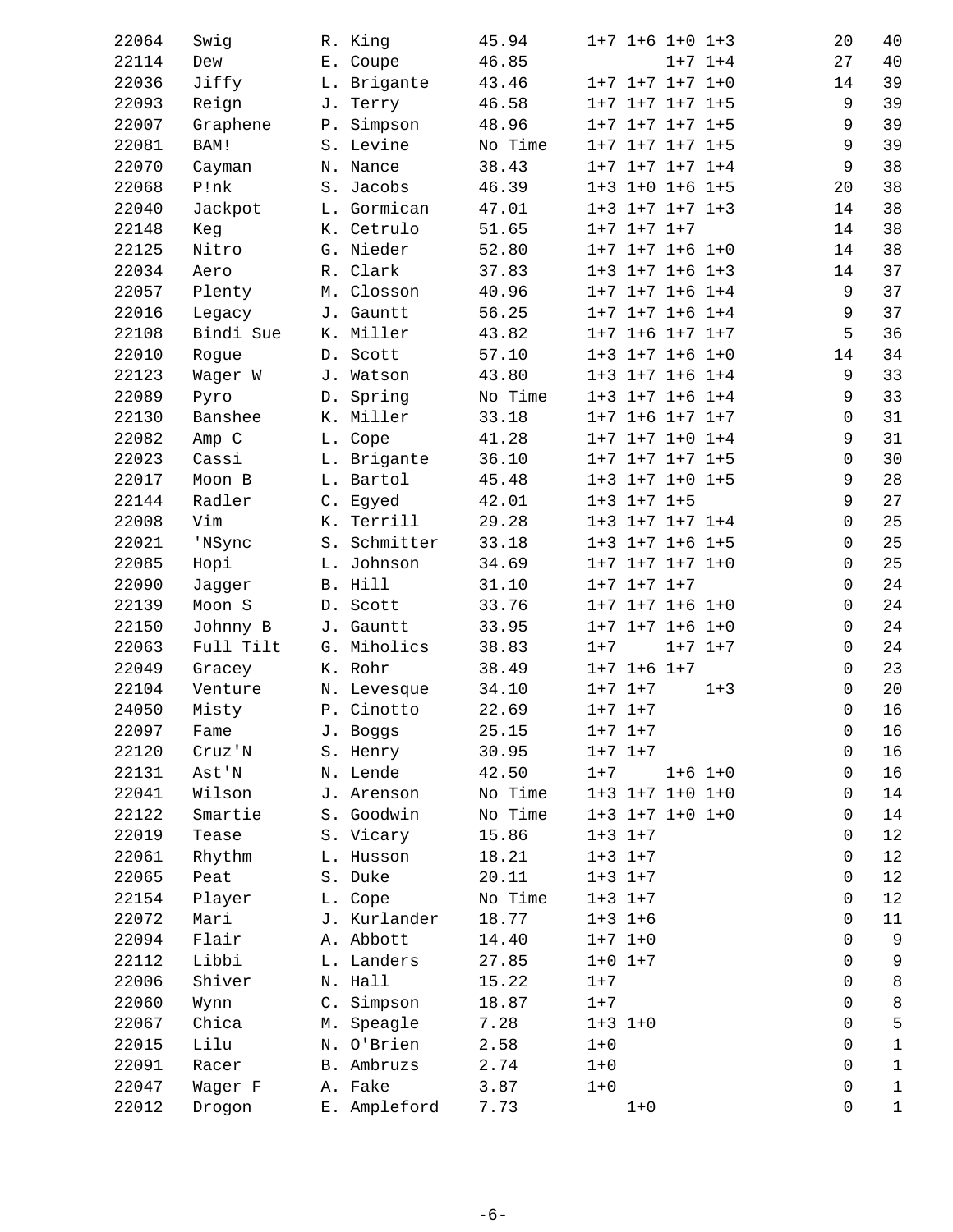| 22062 | Bailey    | R. Seiter   | 8.91    | $1 + 0$ | $\Omega$ |  |
|-------|-----------|-------------|---------|---------|----------|--|
| 22146 | Flv       | K. Stinnett | No Time |         |          |  |
| 22118 | Boogie    | P. Friauf   | Absent  |         |          |  |
| 22069 | Ariel Ray | J. Chen     | Absent  |         |          |  |
| 22099 | Fixx      | R. Huey     | Absent  |         |          |  |

| Place                   | Opening: 50 seconds | Armband Call Name   |    | 14 inch Judge: Trish Levesque<br>Handler | Time    |         |                         |  | RC1 RC2 RC3 RC4 RC5 RC6 Cls |                     | Score        |
|-------------------------|---------------------|---------------------|----|------------------------------------------|---------|---------|-------------------------|--|-----------------------------|---------------------|--------------|
| $\mathbf{1}$            | 14019               | Rukia               |    | G. Lund                                  | 47.93   |         | $1+7$ $1+7$ $1+7$ $1+5$ |  |                             | 27                  | 57           |
| $\overline{\mathbf{2}}$ | 14030               | Jeter               |    | K. Morris                                | 49.95   |         | $1+7$ $1+7$ $1+7$ $1+4$ |  |                             | 27                  | 56           |
| 3                       | 14037               | Trek                |    | B. Schaezler                             | 46.74   |         | $1+7$ $1+7$ $1+6$ $1+4$ |  |                             | 27                  | 55           |
| $\overline{\mathbf{4}}$ | 14031               | Connie              |    | N. Kishino                               | 47.33   |         | $1+7$ $1+7$ $1+6$ $1+4$ |  |                             | 27                  | 55           |
| 5                       | 14020               | Synge               |    | S. Wesley                                | 49.82   |         | $1+7$ $1+7$ $1+7$ $1+3$ |  |                             | 27                  | 55           |
| 6                       | 14035               | Zig-zag             |    | S. Peterson                              | 42.31   |         | $1+7$ $1+7$ $1+5$ $1+4$ |  |                             | 27                  | 54           |
|                         | 14027               | Winnie              |    | P. Toro                                  | 40.57   |         | $1+3$ $1+7$ $1+6$ $1+5$ |  |                             | 27                  | 52           |
|                         | 14011               | Venture             |    | J. Lavalley                              | 42.30   |         | $1+3$ $1+7$ $1+6$ $1+5$ |  |                             | 27                  | 52           |
|                         | 14024               | Trendi              |    | R. Schnulle                              | 46.61   |         | $1+3$ $1+7$ $1+6$ $1+5$ |  |                             | 27                  | 52           |
|                         | 14025               | Marti               |    | M. Dougherty                             | 42.89   |         | $1+3$ $1+7$ $1+6$ $1+4$ |  |                             | 27                  | 51           |
|                         | 14033               | RingoPhire          | L. | Sigman                                   | 43.07   |         | $1+3$ $1+7$ $1+6$ $1+4$ |  |                             | 27                  | 51           |
|                         | 14001               | Simon               |    | C. Zangrilli                             | 43.45   |         | $1+3$ $1+7$ $1+6$ $1+4$ |  |                             | 27                  | 51           |
|                         | 14034               | Valkyrie            |    | J. Burtness                              | 51.27   |         | $1+3$ $1+6$ $1+6$ $1+5$ |  |                             | 27                  | 51           |
|                         | 14029               | Friday              |    | C. McClernon                             | 44.58   |         | $1+3$ $1+6$ $1+7$ $1+3$ |  |                             | 27                  | 50           |
|                         | 14036               | Penny               |    | C. Hensley                               | 49.38   |         | $1+3$ $1+6$ $1+6$ $1+4$ |  |                             | 27                  | 50           |
|                         | 14016               | Angela              |    | H. Satou                                 | 46.42   |         | $1+3$ $1+7$ $1+7$       |  |                             | 27                  | 47           |
|                         | 14012               | Mouse               |    | T. Luggiero                              | 53.50   |         | $1+3$ $1+6$ $1+6$ $1+5$ |  |                             | 20                  | 44           |
|                         | 14032               | Seal                |    | K. Kinnan                                | 54.27   |         | $1+3$ $1+6$ $1+6$ $1+5$ |  |                             | 20                  | 44           |
|                         | 14028               | Vegas               |    | K. Neff                                  | 44.59   |         | $1+7$ $1+7$ $1+7$ $1+4$ |  |                             | 14                  | 43           |
|                         | 14010               | Tine                |    | R. Koeske                                | 50.16   |         | $1+3$ $1+6$ $1+6$ $1+4$ |  |                             | 20                  | 43           |
|                         | 14007               | Skylar              |    | S. Scott                                 | 54.45   |         | $1+7$ $1+7$ $1+6$ $1+5$ |  |                             | 14                  | 43           |
|                         | 14014               | <b>Bree</b>         |    | L. Zich                                  | 55.97   |         | $1+3$ $1+6$ $1+6$ $1+4$ |  |                             | 20                  | 43           |
|                         | 14004               | Streak              |    | B. Schaezler                             | 51.15   |         | $1+7$ $1+7$ $1+6$ $1+4$ |  |                             | 14                  | 42           |
|                         | 14008               | Hasten              |    | T. Whitfield                             | 55.06   |         | $1+3$ $1+6$ $1+6$ $1+3$ |  |                             | 20                  | 42           |
|                         | 14005               | Better Ch A. Garcia |    |                                          | 55.44   |         | $1+3$ $1+5$ $1+6$ $1+4$ |  |                             | 20                  | 42           |
|                         | 14015               | Ami                 |    | M. Naito                                 | 49.15   |         | $1+7$ $1+7$ $1+7$ $1+6$ |  |                             | 9                   | 40           |
|                         | 14009               | Keen                |    | B. Martin                                | 49.91   |         | $1+7$ $1+6$ $1+0$ $1+7$ |  |                             | 14                  | 38           |
|                         | 14022               | Sky                 |    | D. McBride                               | 50.82   |         | $1+3$ $1+7$ $1+6$ $1+4$ |  |                             | 14                  | 38           |
|                         | 14023               | Romeo               |    | L. Kelley                                | 58.07   |         | $1+3$ $1+6$ $1+7$ $1+3$ |  |                             | 14                  | 37           |
|                         | 14006               | Britain             |    | B. Pinder                                | 45.99   |         | $1+7$ $1+7$ $1+6$ $1+4$ |  |                             | 5                   | 33           |
|                         | 14026               | <b>Buzz</b>         |    | N. Newman                                | 33.08   |         | $1+3$ $1+6$ $1+0$       |  |                             | $\mathsf{O}\xspace$ | 12           |
|                         | 14021               | Portia              |    | L. Galgano                               | No Time | $1 + 0$ |                         |  |                             | $\Omega$            | $\mathbf{1}$ |

|              |       |                         |  |             | Opening: 50 seconds 16 inch Judge: Trish Levesque |                 |  |  |    |                                   |
|--------------|-------|-------------------------|--|-------------|---------------------------------------------------|-----------------|--|--|----|-----------------------------------|
|              |       | Place Armband Call Name |  | Handler     | Time                                              |                 |  |  |    | RC1 RC2 RC3 RC4 RC5 RC6 Cls Score |
| $\mathbf{1}$ | 16002 | Maddie                  |  | J. Williams | 42.21                                             | 1+7 1+7 1+7 1+5 |  |  | フワ | -57                               |